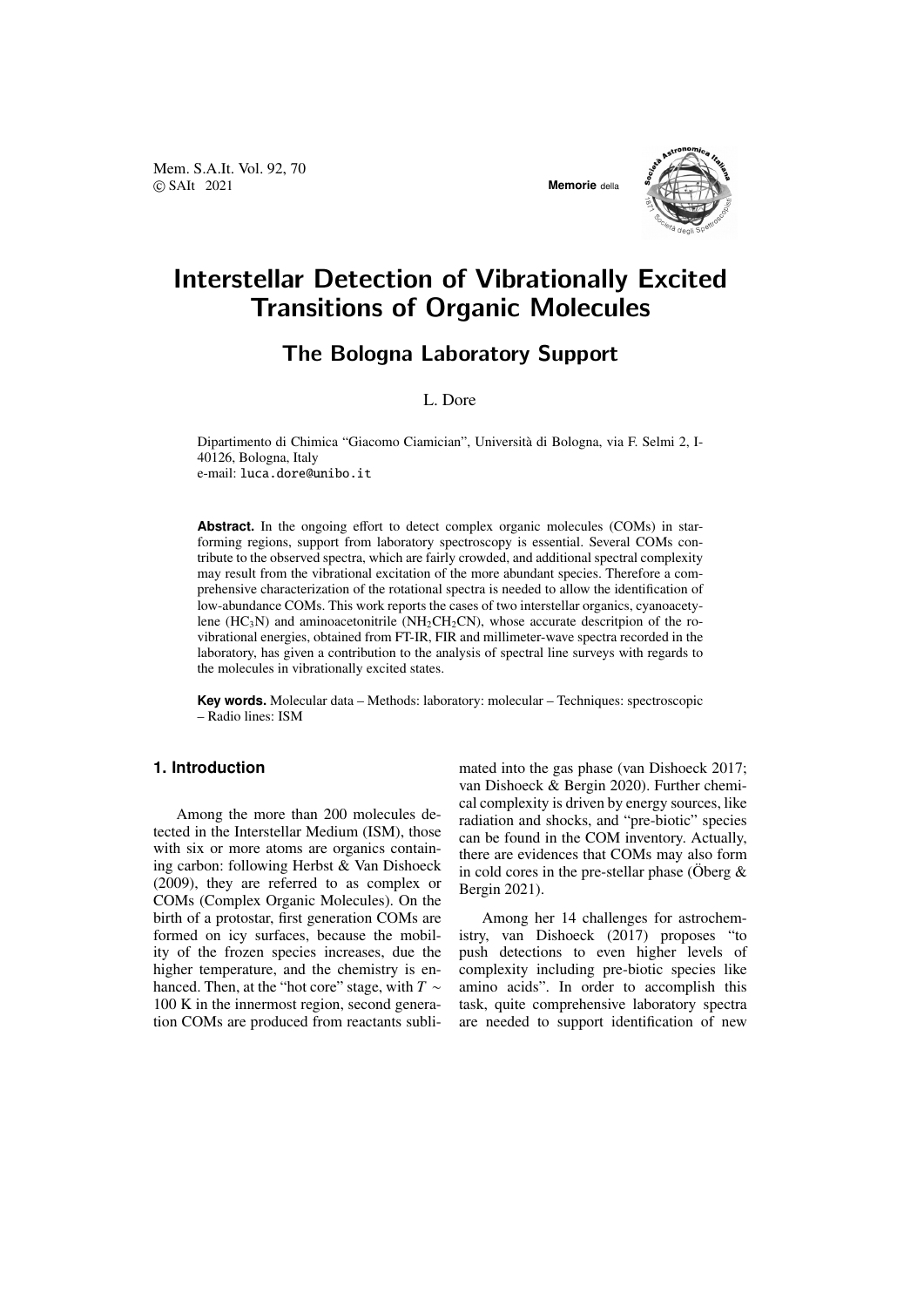molecules (Jørgensen et al. 2020). To claim a secure detection of a COM, several transitions should be detected and the whole spectrum expected at the recovered physical conditions of the source has to be consistent with observations. Moreover, at the temperatures of hot cores, rotational levels in vibrational excited states can be populated, thus the more abundant species may have a fairly complex spectra (with the contribution of their isotopologues as well), which need to be characterized to allow the identification of low-abundance COMs.

The survey EMoCA (Exploring Molecular Complexity with ALMA) toward Sagittarius B2 (Sgr B2) (see Belloche et al. 2016) is an example of the effort to detect COMs in star-forming regions. In its Table 4 are listed several detected organic species and, noticeably, some of them could be observed in vibrationally excited states. As for the analysis of the survey spectra, Jørgensen et al. (2020) recommend "to fit a complete spectral survey with a synthetic spectrum ... rather than rely on simple independent Gaussian fits of individual lines of a given species": this was the procedure used by Belloche et al. (2016) to analyze the spectrum from the EMoCA survey, which, actually, requires extensive data from the laboratory. Such spectral line surveys can take advantage of the capabilities of the Atacama Large Millimeter/submillimeter Array (ALMA): Belloche et al. (2019) performed a new survey at higher angular resolution and sensitivity (ReMoCA, Re-exploring Molecular Complexity with ALMA) for a deeper study of the chemical composition of Sgr B2(N), and the low-abundant urea could be detected.

### **2. Two case studies**

In the following subsections are presented two interstellar organics, whose FT-IR and millimeter-wave spectra have been recorded in laboratories of the University of Bologna, and it will be shown the contribution given to the analysis of spectral line surveys with regards to the molecules in vibrationally excited states.

#### 2.1. Cyanoacetylene

Cyanoacetylene  $(HC_3N)$ , the simplest cyanopolyyne, is an organic molecule abundant and ubiquitous in interstellar environments; it has been the subject of a recent, extensive spectroscopic study by Bizzocchi et al. (2017). The FT-IR spectrum was collected in Bologna ("Toso Montanari" department) in the  $450 - 1100$  cm<sup>-1</sup> range and also part of the new millimeter-wave spectra were recorded in Bologna ("Giacomo Ciamician" department), using a frequencymodulation (FM) mm-wave spectrometer to cover selected frequency intervals between 80 and 400 GHz. With an available sample of 3400 ro-vibrational lines for 13 bands plus some 1500 pure rotational lines for 12 vibrational states, including literature data, a global fit was performed with a careful treatment of the resonance effects. The fit led to an accurate set of spectroscopic constants, which enabled the computation of a large set of ro-vibrational rest frequencies for all of the vibrational levels below 1000 cm<sup>−</sup><sup>1</sup> and for pure rotational transitions with  $J = 0 - 120$ .

This accurate description of the rovibrational energies, including interactions between states which induce local perturbation in the spectra, proved essential, in a new analysis of the  $HC<sub>3</sub>N$  emission in the EMoCA spectrum of Sgr B2(N2) (Belloche et al. 2016), for the explanation of some inconsistencies at 92.1 and 100.4 GHz between synthetic and observed spectra (see Figures 13 and 14 of that article). In fact, an anharmonic resonance couples the  $v_5 = v_7 = 1$  and  $v_7 = 4$  states and, at the crossing of the respective  $0^f$  and  $2^f$ sublevels,  $J = 9, 10$  lines are displaced from their unperturbed positions. Finally, features from within the excited state  $v_6 = 1, v_7 = 2$ were found to significantly contribute around 101 GHz to the synthetic spectrum which best matches the observed one.

As a further laboratory study, a new global ro-vibrational fit including the far infrared bands from 190 to 450 cm<sup>-1</sup> and the stretching bands in the range  $2000 - 3400$  cm<sup>-1</sup> is in progress.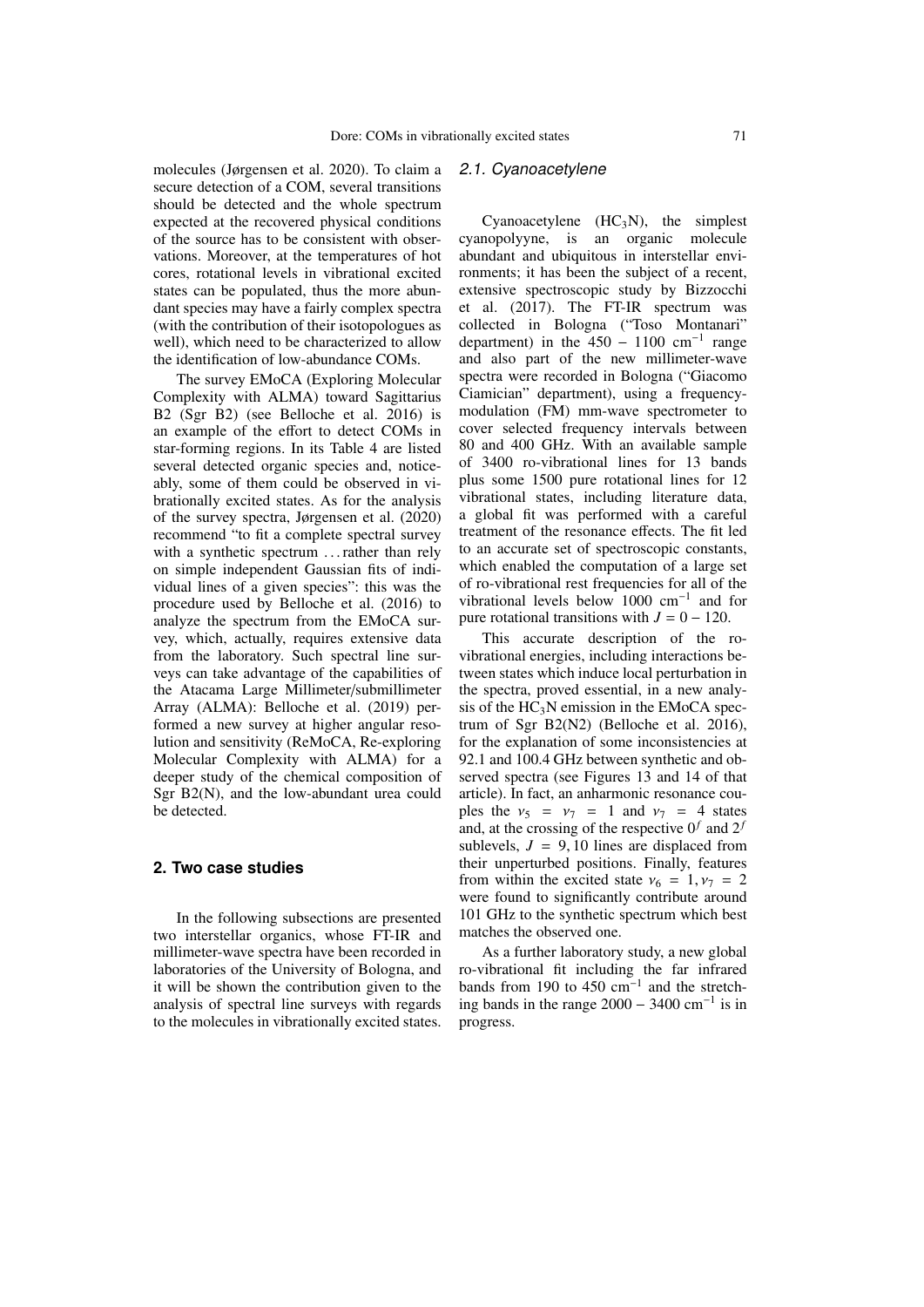#### 2.2. Aminoacetonitrile

Aminoacetonitrile  $(NH_2CH_2CN)$  may form on interstellar ices in the second step of the Strecker synthesis, with methanimine  $(CH<sub>2</sub>NH)$  and hydrogencyanide (HCN) as precursors (Danger et al. 2011); the following hydrolysis could lead to the formation of glycine, the smallest amino acid. However, Garrod (2013) studied the formation of glycine using a three-phase chemical model, and he found that  $NH<sub>2</sub>CH<sub>2</sub>CN$  is mainly formed within and upon the ice mantles by radical-radical addition.

This COM was first detected by Belloche et al. (2008) in Sgr B2(N) and only groundstate features were observed. However, at 100 K there is a significant contribution of the excited states to the partition function, which was estimated to be about 7% by Braakman et al. (2010). This is mainly due to the three lowest energy vibrational modes at 216 cm<sup>-1</sup>  $(v_{11}$ , est energy vibrational modes at 216 cm<sup>-1</sup> ( $v_{11}$ ,<br>C-C≡N bend), 247 cm<sup>-1</sup> ( $v_{18}$ , -NH<sub>2</sub> tor-<br>sion) and 370 cm<sup>-1</sup> ( $v_{17}$ , NH<sub>2</sub>-CH<sub>2</sub> torsion) sion), and 370 cm<sup>-1</sup> ( $v_{17}$ , NH<sub>2</sub> – CH<sub>2</sub> torsion).<br>Millimeter- and submillimeter-wave spectra in Millimeter- and submillimeter-wave spectra in the three states were then investigated by Degli Esposti et al. (2017) in a joint effort between Bologna and the laboratory of Toho University in Japan. It turned out that  $v_{11}$  and  $v_{18}$  fundamentals are coupled by a Coriolis interaction, which was accounted for in the analysis of the spectra. Thus, accurate predictions of rotational transitions in the three lowest vibrational states of aminoacetonitrile became available, but they remained undetected in the ISM.

The three vibrational states are expected to be populated in Sgr B2(N1), the main hot core of Sgr B2(N), and their accurate energies are needed to evaluate the vibration- rotation partition function and the line strengths of the pertinent rotational transitions. To recover the energies, the FIR spectrum of aminoacetonitrile was recorded in the range 100 − 500 cm<sup>−</sup><sup>1</sup> on the AILES 1 beamline of the SOLEIL synchrotron facility and the three fundamentals  $v_{11}$ ,  $v_{18}$ , and  $v_{17}$  were analyzed in Bologna (Melosso et al. 2020). Rotational energy levels with *J* up to 80 and  $K_a$  up to 25 were probed, allowing an extensive centrifugal distortion analysis of the spectra to obtain a reliable set of spectroscopic constants.

The main result expected from the investigation was the determination of the vibrational energies: actually, their values are now known with a relative uncertainty as low as  $2 \times 10^{-8}$ . Then, from the experimental spectroscopic parameters the temperature dependence of the rovibrational partition function (*Q*) of aminoacetonitrile was computed (*i*) including only the ground state rotational levels and (*ii*) including all the vibrational states below 400 cm−<sup>1</sup> . At 75 K the contribution of the excited states is 2.7%, which increases to 25.7% at 150 K. A further refinement was accomplished by counting the excited states up to 1600 cm−<sup>1</sup> , relying on the harmonic approximation or lowresolution data: at 150 K there is an additional increase of *<sup>Q</sup>* by 6.4%.

Finally, rotational transitions from within vibrationally excited states of  $NH<sub>2</sub>CH<sub>2</sub>CN$ were searched for in the ReMoCA spectrum of Sgr B2(N1S) (Belloche et al. 2019). First, transitions in the ground state with little contamination by emission of other species were identified and, using the new spectroscopic information, a best-fit LTE synthetic spectrum was obtained for  $v = 0$ . Then, a few transitions from within  $v_{11} = 1$  and  $v_{18} = 1$  were identified, and the detection was confirmed because they were well reproduced by the LTE model with the same set of parameters as the vibrational ground state.

Assuming a temperature of 200 K, the value of the column density of aminoacetonitrile derived from the LTE modeling is  $1.1 \times$ 10<sup>17</sup> cm<sup>−</sup><sup>2</sup> . The chemical model of Garrod (2013) estimates a ratio of  $\sim 1.3 \times 10^{-3}$  between the peak abundance of aminoacetonitrile and that of methanol. Because the column density of methanol is  $2.0 \times 10^{19}$  cm<sup>-2</sup> in Sgr<br>B2(N1S) (Motivenko et al. 2020), the observa-B2(N1S) (Motiyenko et al. 2020), the observational ratio is found to be  $5.5 \times 10^{-3}$ : a result which shows that there is some consistency bewhich shows that there is some consistency between model and observations.